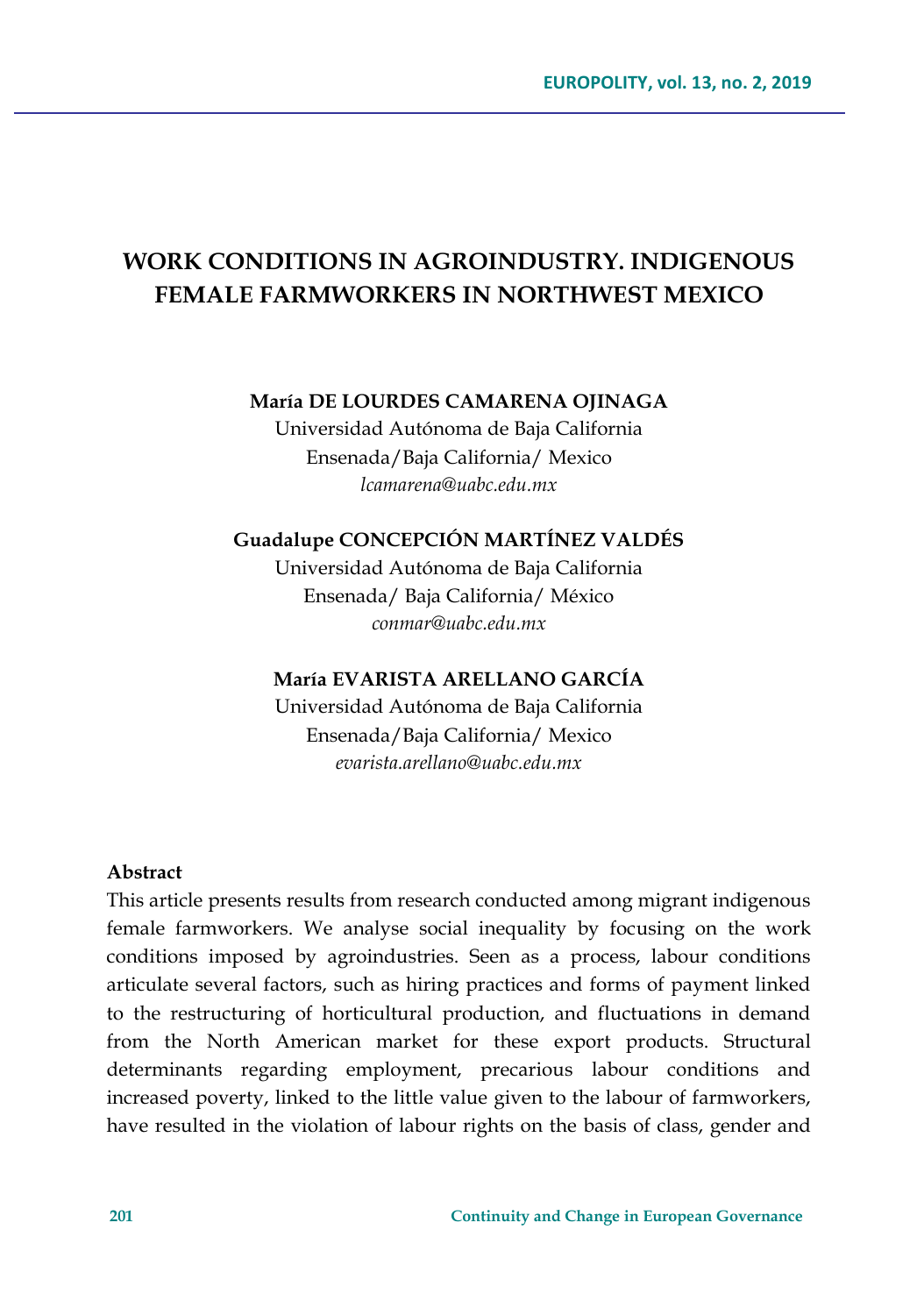ethnicity. The place of study was an agricultural valley in the state of Baja California, located 300 kilometres south of the Mexico-United States border. For over forty years this region experienced considerable growth and the establishment of export agroindustries becoming consequently a pole of attraction for migrant farmworkers from southern Mexico. A qualitative methodology was utilized. Group interviews were conducted with sixty women. Our findings allow us to make evident the unequal social relations and practices that intensify the vulnerability of these women, placing them in marked disadvantage with respect to other social groups.

#### **Keywords**

Agricultural labour; indigenous female farmworkers; labour rights; policy and business interest; precarious labour conditions

# **1.INTRODUCTION**

Globalization processes have fostered not only the weakening of state mechanisms to regulate and protect labour, but the increase in job precariousness as well. These conditions run contrary to the provisions of the International Labour Organization (ILO) whereby every individual has the right to "decent work", which is defined as "productive work under conditions of liberty, equality, security, and human dignity, in which their rights are protected, and adequate payment and social protection is provided." (OIT 1999, 4). In addition, the Millennium Development Goals as modified in 2008 emphasize the need to "achieve full and productive employment and decent work for all, including women and youth" (cited in Weller 2012, 83). But in spite of these international commitments, women in general and indigenous women in particular, continue to conform the most vulnerable sector of the population regarding labour conditions.

Indigenous women in Mexico are the sector of the female population accumulating the greatest disadvantages. Historically speaking, they have been discriminated and poverty stricken, which means fewer educational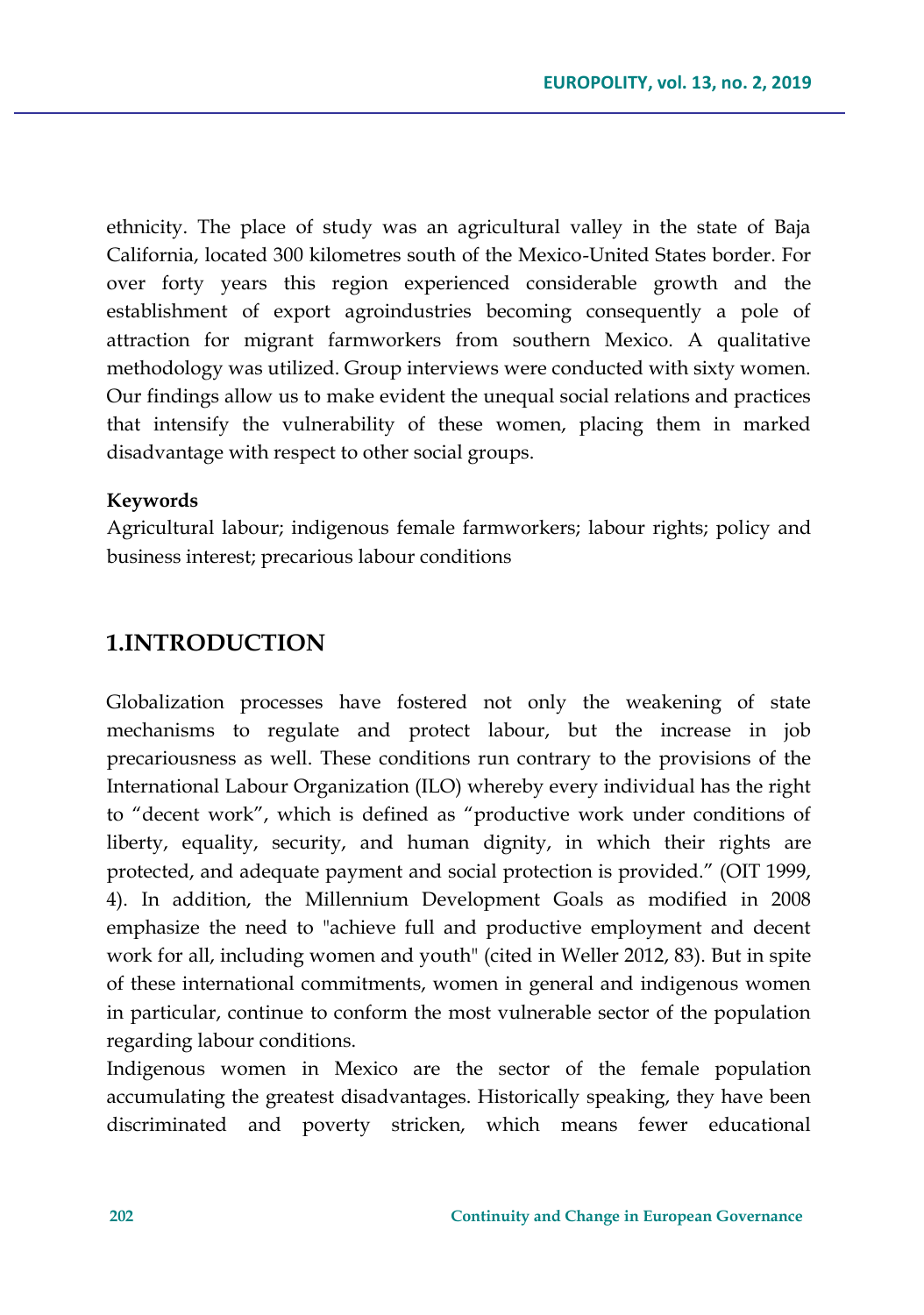opportunities, and reduced access to health, work and minimal welfare standards. It is under this context that indigenous women enter into paid agricultural employment. With the development of the country´s agroindustry, the number of women casual labourers has risen. Various studies document the feminization process of field work due, among other factors, to the flexibility of the female labour force. (Morett y Cosio 2004; Lara 2008, 2003, 2001; Garduño 2010).

Based on research carried out with indigenous women labourers in the Valley of San Quintin, in the state of Baja California, we set out to analyse labour conditions and stipulations imposed by agroindustries under the protection of the State´s social policies, by which these women suffer a socially differentiated and unjust situation. Indigenous female labourers are not exempt from job precariousness. This is characterized by numerous shortcomings such as low wages, lack of job security, hiring irregularities, intermittent and unstable occupation, and varying number of hours worked each day (Bayón, 2006). Various factors intertwine in the process of increasing labour precariousness suffered by the women labourers in this region. These include changes in labour demand, the forms of hiring and payment of daily wages, tied to the restructuring, diversification, and technification of horticultural production in the region, as well as the fluctuating demand for vegetables from the United States market.

The Valley of San Quintín is located 300 kilometres south of the Mexico-United States border, on the Pacific coast, and covers four municipal delegations. During the past forty years it has undergone an important agricultural development due to the production of export vegetables and fruit and consequently, has become a pole of attraction for migrant field labourers. The intensification of commercial agriculture has increased the demand for labour, requirement that has been met precisely by migrant workers from the southeast of Mexico, especially Mixtecs, Triquis and Zapotecs. The context of the San Quintin region as dictated by the dynamics of migration and the complex process of the labourers' gradual settlement, as well as the fluctuations in labour demand, make it difficult to estimate the number day labourers working in the fields.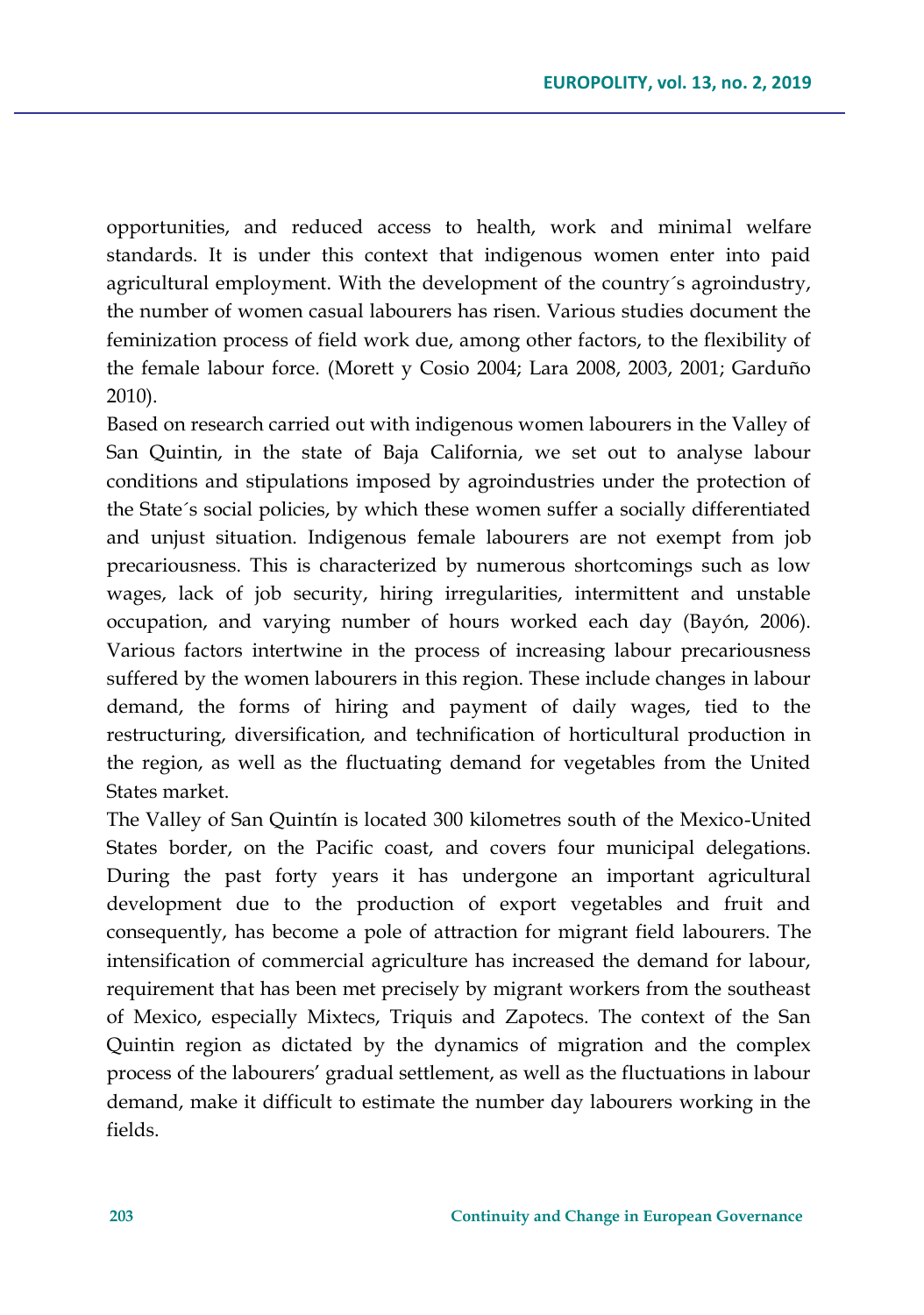This paper is organized in four sections. In the first, we describe living and working conditions of indigenous women labourers within the development of the agroindustry of this region. In the second section, we address the violation of human rights. In the third, we present the methodology and what we consider to be our most important findings, and in the final section, we present some concluding statements.

# **2.LIVING AND WORKING CONDITIONS OF INDIGENOUS LABOURERS IN THE VALLEY OF SAN QUINTÍN**

According to Antonieta Barrón´s (2007, 132) estimates, some 35, 000 labourers, female and male, are employed in the state of Baja California, in so far as this state occupies second place in Mexico´s tomato and vegetable production. The Valley of San Quintin produces 90 percent of the country´s strawberries and cucumber. 51.4 percent of the economically active population works in the fields (Velasco, Zlolniski y Coubes 2014, 105). For the past forty years, agroindustry has benefitted from the competitive edge that low wages paid to the indigenous work force gives them for export production. Because of the difficult conditions in their places of origin, these workers have been forced to migrate in search of work in the agricultural fields of northern Mexico (Massieau-Trigo 2004). According to Velasco, the agroexport sector of the Northwest is characterized by being a "highly segmented work market based on class, gender, ethnic, and age bracket asymmetries, as well as on different forms of job recruitment" (2014, 31). Job insecurity and instability both conditions and guarantees employers a docile and cheap labour force and allows industries greater flexibility in the organization of work (Lara 2001); they also have a reduced cost by not paying benefits to their workers. According to a report presented by the Secretary of Social Development, field labourers in the zones of attraction are considered vulnerable due to their living and work conditions, where the latter are characterized by work overload, intensive use of labour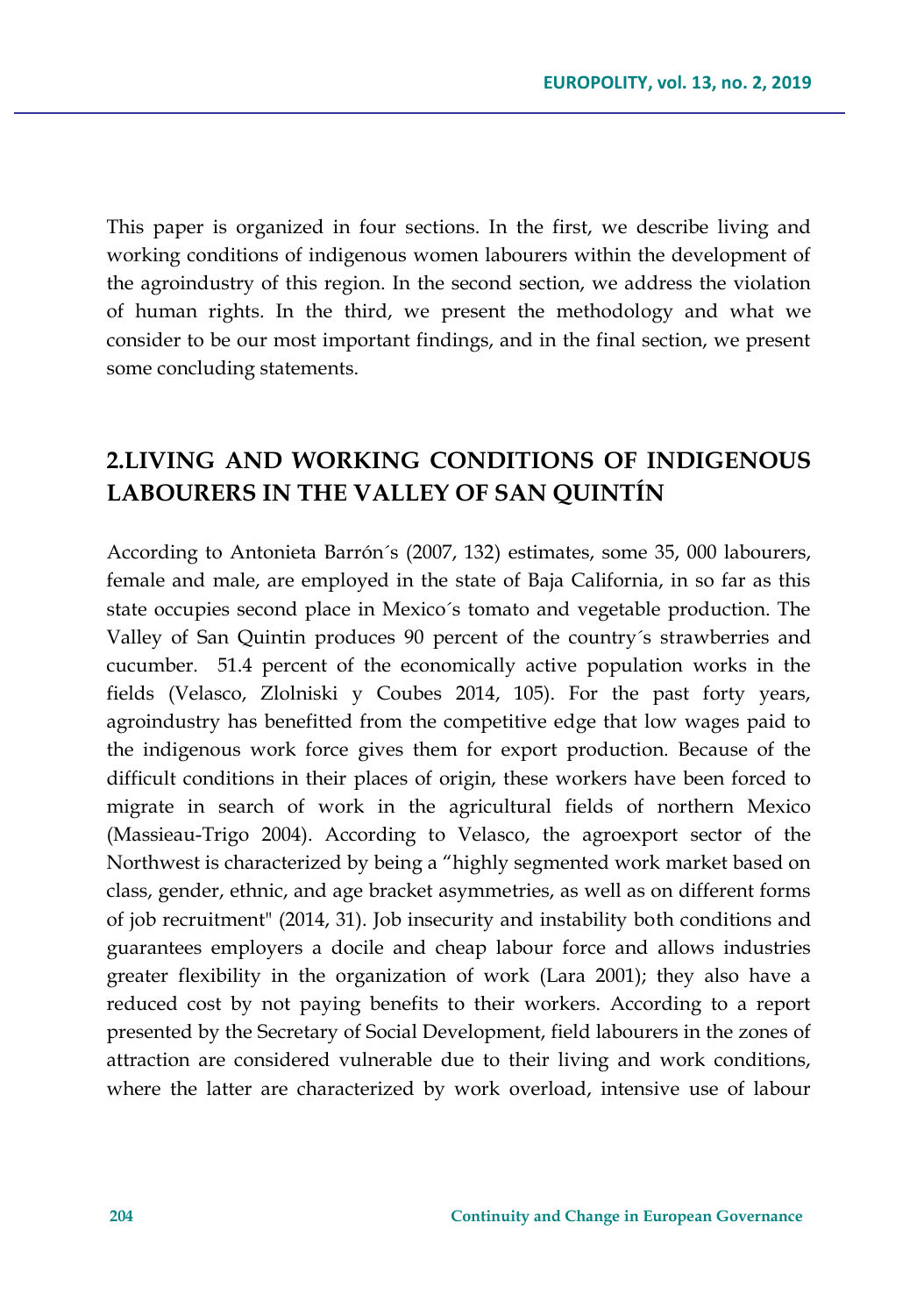force, excessive working hours, discrimination, and lack of access to basic services (Secretaría de Desarrollo Social 2010).

In general, day labourers in México live under precarious economic conditions, which makes it difficult to satisfy their basic needs. In the region studied, housing consists of single rooms within the work camps or houses that migrant families have gradually built. In both types of dwellings, conditions are unsatisfactory. Some have been constructed out of scrap material, floors are not cemented, scarce or no ventilation, and almost all public services are absent. In essence, they live in an unhealthy environment conducive to the development of a variety of diseases. All too often, there is overcrowding: a family of six may be found living in a dwelling of one or two rooms which function as bedroom, kitchen, and living room. Bathrooms are located nearby and are collective (PDH-BC 2003). Nevertheless, due to the mobilization of regional political groups and leaders of indigenous organizations, the conditions in the colonies have improved with the provision of basic services such as water supply, electricity, stores, and primary (Reding 2008).

The living situation of female workers is conditioned by their work conditions. Work rhythms both within and outside the home prevent them from leading a healthy life. The environmental conditions of agricultural work mean they are exposed to the sun, dust, heat, cold and, above all, agrochemicals. They rise early in order to catch the bus that takes them to the agricultural fields and they labour long days, without resting, having only 30 minutes for a lunch break. As women, they have double day, upon returning home from work, they perform domestic chores. Labour conditions and demands extol a price on their physical constitution and premature aging. In addition, low wages limit their access to adequate nutrition.

The need to work impedes most women from receiving formal education beyond the first few years of primary schooling. At the same time, there are educational gaps between the indigenous and nonindigenous population, particularly with regard to school performance and permanence and the acquisition of reading and writing skills. As to access, the locality´s schools that provide the indigenous population with an education lack adequate physical infrastructure, equipment, and information and communication technology.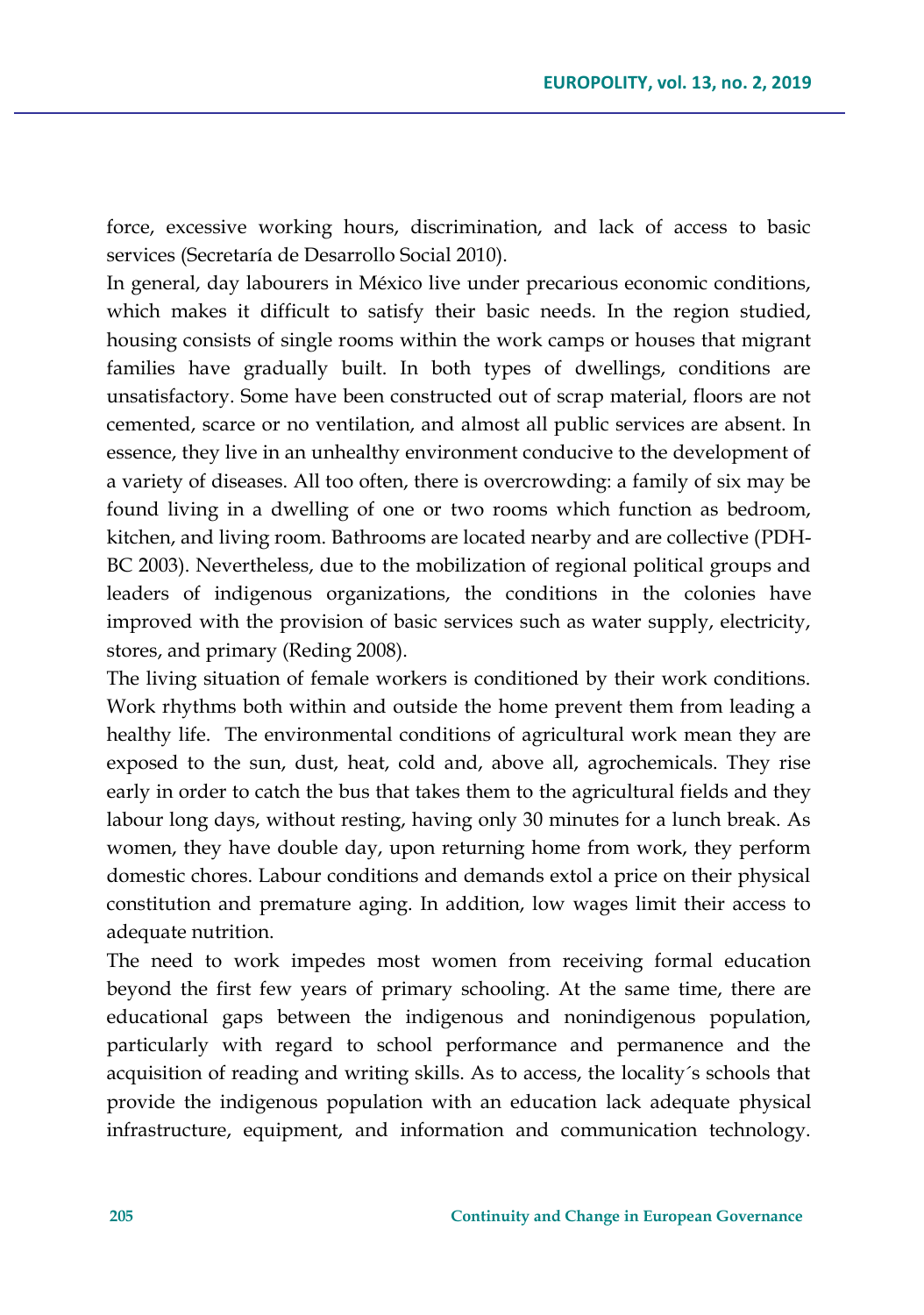Nonetheless, indigenous women whose own formal education is deficient, seek that their children receive a secondary and higher education.

Governmental programs directed at indigenous communities are not able to cover all needs, particularly those of the most vulnerable groups within, such as the elderly, single mothers, and recent immigrants. It is the community itself that carries out diverse solidarity activities towards the more vulnerable.

Many of the female workers leave their original communities, alone or with their families, because of the lack of work, and they migrant with the expectation of a job and a better quality of life, both for themselves and for their families. However, within their new context, the only possibility open to them is field work, even if this option means job instability, insufficient wages, lack of security, irregular hiring practices, and varying working hours. Women work from a very young age until an advanced age. This means that young women are kept from studying due to the urgency to earn money for their own survival and that of their families. As a result, their possibilities of aspiring to a better paid job are hampered and this contributes to the reinforcement of their situation of social exclusion.

Women labourers experiences conditions that place them at a greater disadvantage in comparison to their male counterparts: they perform heavy tasks, work a long day, receive lower wages, and have no one to look after their children. There are jobs that are assigned preferentially to men, such as fumigation, driving vehicles and supervision. Women work inside the nurseries and harvest those products that require delicate handling. Tasks are not only allocated on a sexual basis but there also is an ethnical division of work, for example, when a supervisory position is assigned to a woman preference is given to a non-indigenous woman.

# **3.A WINDOW ONTO LABOUR RIGHTS**

A majority of labourers has no access to social security or social benefits. The absence of formal contracts signifies that the agricultural worker and his/her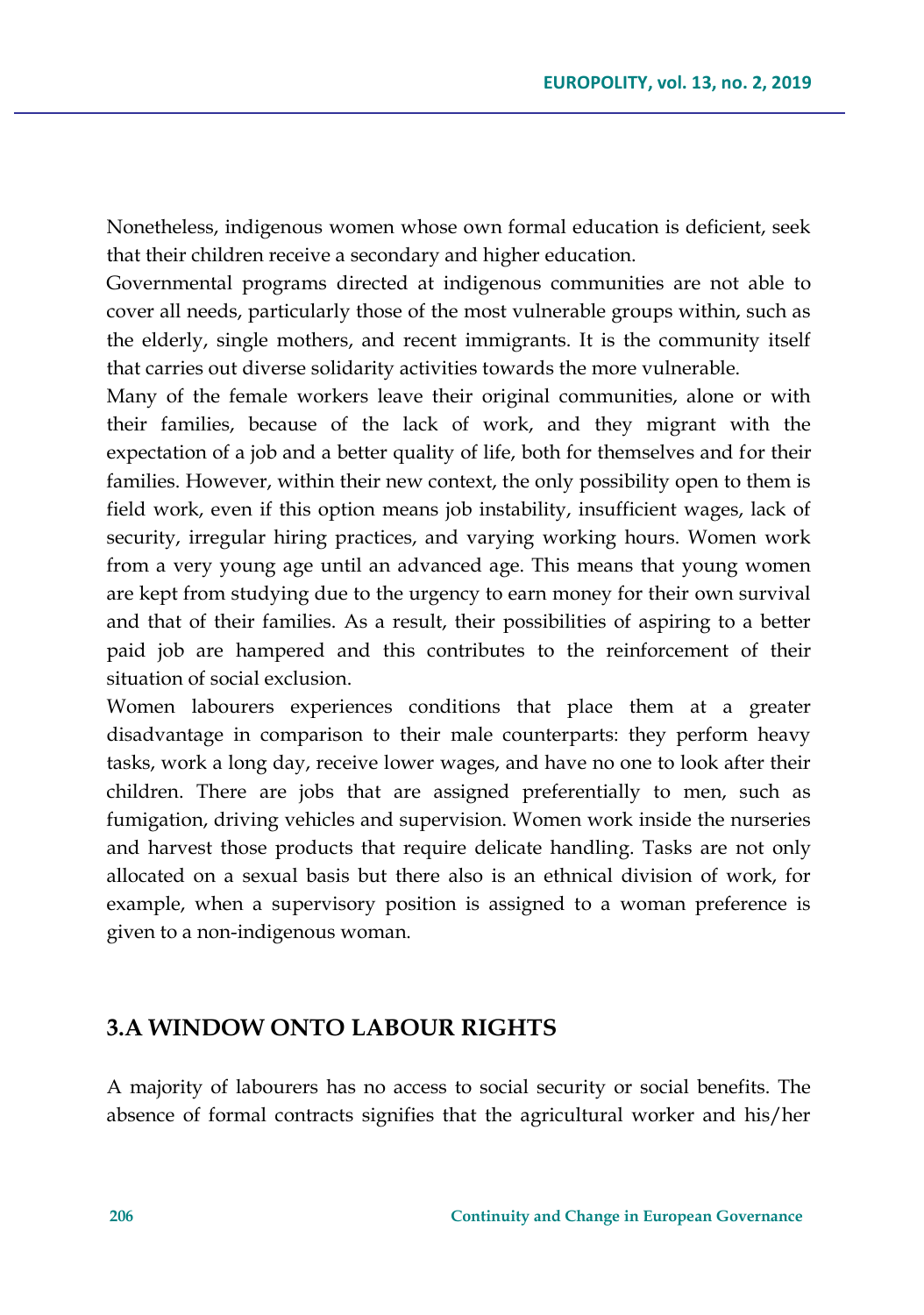labour rights are unprotected, a situation that is conducive to augmented social vulnerability. For indigenous women, this means a lack of access and use of social security services, insofar as they are not incorporated into the regime. In a study carried out with 419 women in the region of San Quintin, it was discovered that only 27 percent were affiliated to the Instituto Mexicano del Seguro Social (Mexican Institute of Social Security). This condition is associated with the workers´ lack of knowledge regarding the procedure to be followed in order to become affiliated (Mujeres en defensa de la mujer, A.C. 2015).

Employers´ non-compliance of the current laws in Mexico governing labour and the absence of monitoring by government authorities favour the violation of women´s labour rights. The ineffective inspection of work areas, on the one hand, and on the other, the women´s ignorance regarding their rights heightens their labour vulnerability. Labour exploitation and insecurity are largely due to an employer´s interest in the opportune and competitive placing of his products on the market, not in complying with labour law stipulations. According to Orozco and Ortiz (2013), the Mexican state´s intervention on behalf of industry led to a generalized precariousness of labour. These authors sustain that labour criteria and practices applied since the eighties became endorsed and legitimized by the labour reform approved in 2015. This led to the consequential erosion of labour rights and the deterioration of the workers´ living conditions, which has resulted in greater poverty, social inequity, and setbacks in human rights.

The State has the responsibility of ensuring that the Federal Law of Labour be abided. The 2nd Article of this law states that in all work relations dignified or decent labour should be promoted; discrimination on the basis of ethnic or national origin, gender, age, among others, should not exist; all workers shall have access to social security, perceive a remunerative wage, enjoy optimal security and hygiene conditions that avoid job risks (LFT, 2015). In spite of the stipulations, various research studies, including those effected by the National Commission of Human Rights, have noted that the Law is not fully observed. The Commission has indicated that labour authorities, on both local and federal levels, do not comply with labour regulations and, in some cases, have not identified all agricultural companies and do not have complete information on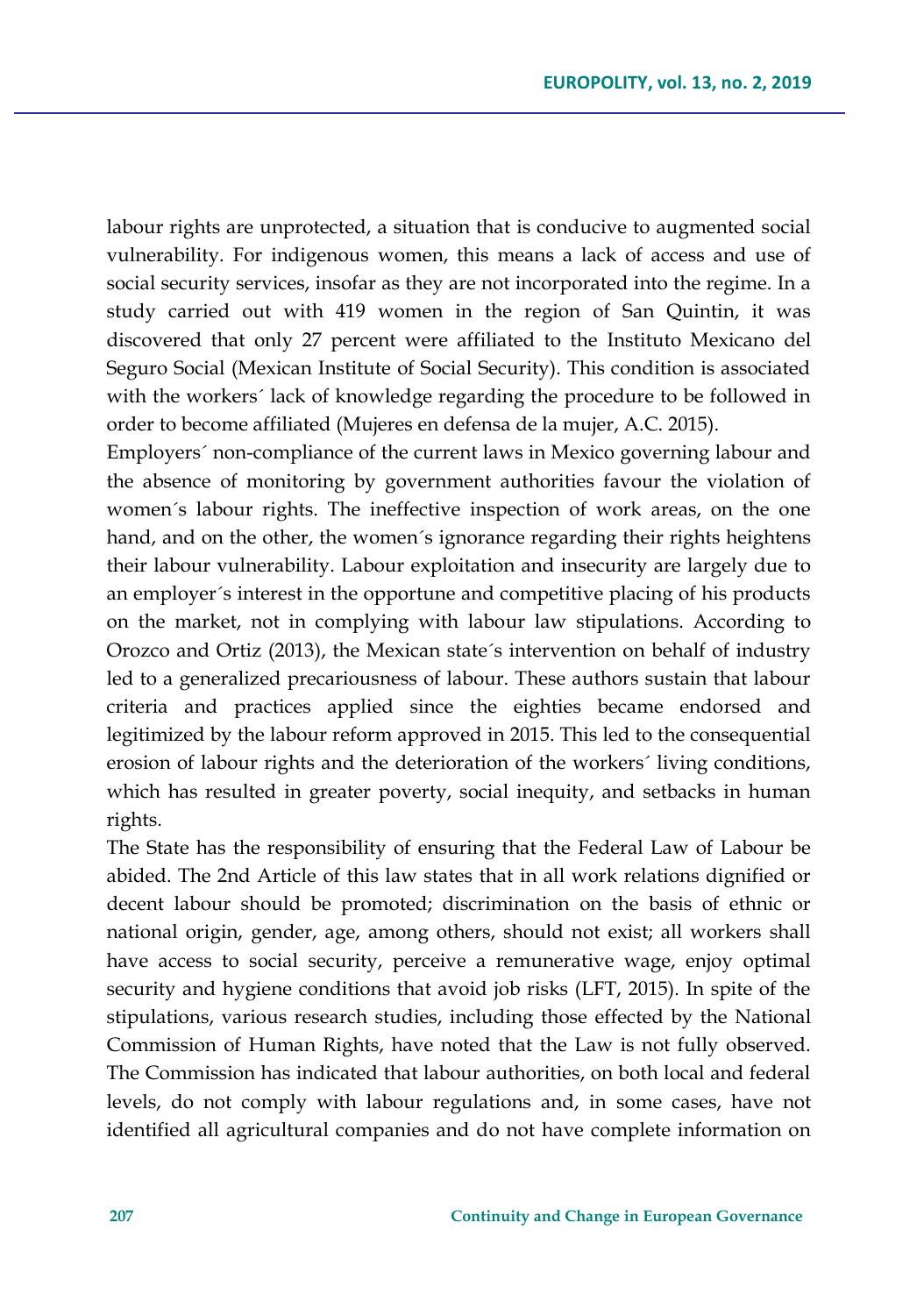these or this information is outdated, all of which prevents the proper inspection of agricultural activities (CNDH, 2019). This results in the repeated violation of labour rights and hampers an efficient inspection that would allow the identification of those work centres that do not observe labour regulations in order to apply preventive measures.

In addition to the non-compliance by labour authorities, employers avoid their responsibilities by not observing the regulations governing labour conditions: they do not provide the workers with proper gear or equipment for their personal protection when handling fertilizers and pesticides, nor do they provide proper training to those who carry out these chores. Likewise, employers do not comply with the sufficient provision of drinking water to their field workers, nor with the installation of portable toilets in the fields.

Employers also infringe the law when they do not incorporate their employees into the Instituto Mexicano del Seguro (IMSS), a public, decentralized institution in charge of organizing and administering social security. According to Article 15 of the Law of Social Security, employers are under the obligation to register their business and their workers, to comply with retirement security and old age severance, among other obligations. It is important to stress that the majority of agricultural workers are hired as temporary or seasonal workers which means that they do not accumulate seniority in employment nor do they receive minimum benefits. It should also be pointed out that the workers have no knowledge of affiliation procedures.

### **4.METHODOLOGY AND FINDINGS**

A qualitative methodology with group interviews was employed. Interviews were carried out in the four delegations that make up the Valley of San Quintin. The interviews were recorded, with previous authorization, and Atlas.ti was used to determine analytic categories. Criteria used to select those interviewed were that they be indigenous, spoke Spanish and were agricultural labourers. Sixty women participated, ranging in ages from 18 to 60.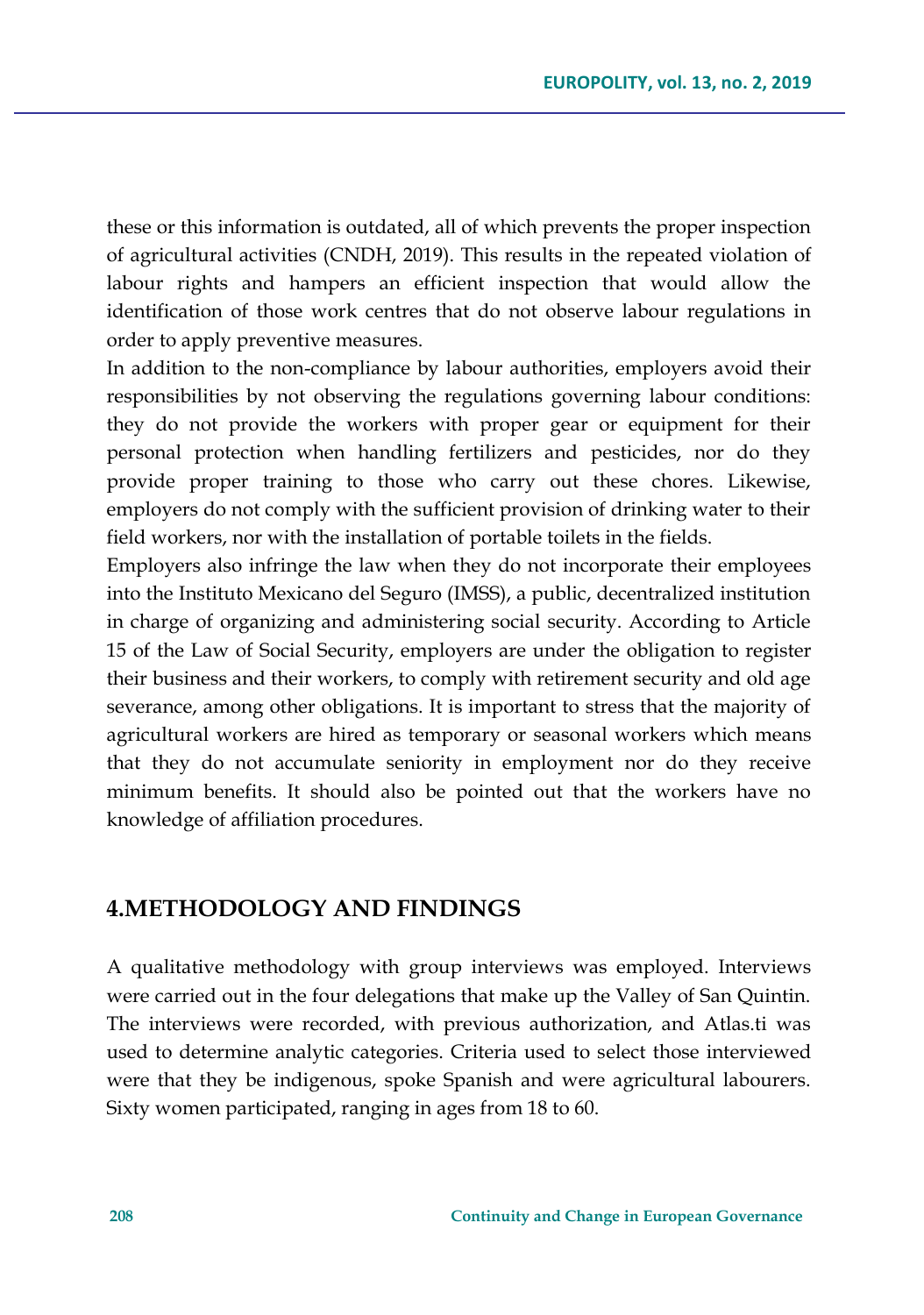Findings are grouped under two main headings, as shown in the following table.

| Labour conditions                                 | Labour risks                      |
|---------------------------------------------------|-----------------------------------|
| Long and heavy work days                          | Work related accidents            |
| Work instability                                  | Exposure to intense heat and dust |
| Low wages                                         | Exposure to agrochemicals         |
| Scarce incorporation of workers to                | No training in the handling<br>of |
| social security                                   | agrochemicals                     |
| Work equipment not provided                       | Bad ventilation in the nurseries  |
| Disrespectful treatment                           | Insect and snake bites            |
| Ethnic and gender discrimination                  |                                   |
| Work abuse                                        |                                   |
| Unhygienic portable toilets                       |                                   |
| Low quality drinking water                        |                                   |
| picking<br>Non-ergonomic<br>positions<br>products |                                   |

Table 1. Presentation of findings by indicators *Source: Prepared by the authors on the basis of the interviews* 

The women interviewed describe their work days as lasting between 8 and 12 hours, with usually only one short lunch break at midday; the exigencies of work force the women to eat quickly, next to the furrows, which practically inhibits any kind of social communication among them. They are assigned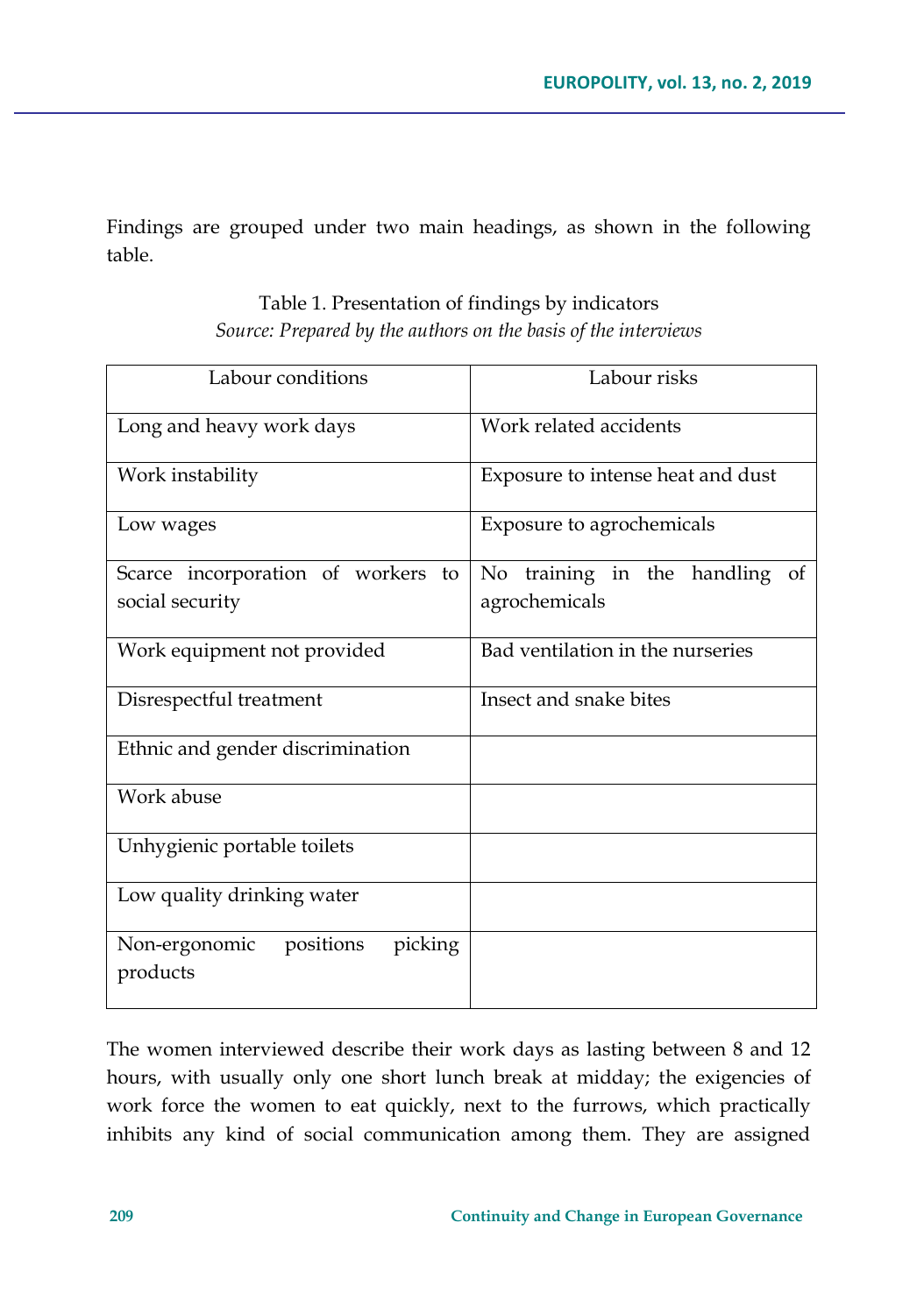strenuous activities, which force them to maintain a tilted position for hours on end, bent over and carrying out repetitive movements. Part of their tasks involves using shovels and hoes and carrying buckets with the produce they gather and which may weigh as much as 20 kilos. Many of the companies do not provide adequate protective equipment which means they must cover their faces with kerchiefs or bandanas. They also buy their own tools, such as scissors, blades and hoes. When they pick strawberries or other types of berries, the employers do not let them use gloves as their use could damage the product. Some of the women mentioned that the companies look after their produce more than they do after their workers. Although in some fields, the employers or supervisors supply drinking water, in others they do not.

As regards to job instability, the women interviewed stated that the majority of contracts are verbal and effected through intermediaries. The informality of this type of contract implies insecurity regarding job permanency as well as income instability. During the low-activity season, the women work only 3-4 days out of the week, which means less income. Although some of the women work only with one company, some rotate from field to field. As to wages, these fluctuate between 10 and 12 dollars a day; but during harvest season, payment is on a piece-work basis, measured by the number of 20-liter plastic buckets filled to the brim, when the fastest workers can earn up to 27 dollars during a 12-hour day of labour.

The interviewees commented that the majority of workers, both female and male, are not affiliated to the social security system, which means that they and their labour rights are unprotected. And insofar as they have no access to health institutions, they find themselves and their families in a position of vulnerability in the case of accidents or illness.

The women endure both gender discrimination and sexual harassment not only from their supervisors but from their fellow workers as well. The group of interviewees claimed they had been harassed by their supervisors but should they complain, they would suffer reprisals, such as being assigned more furrows, or were refused entry to the fields for several days. Their work is permeated by relations of power: mestizo-indian, supervisor-worker, manwoman, and this intensifies the already scarce possibilities they have of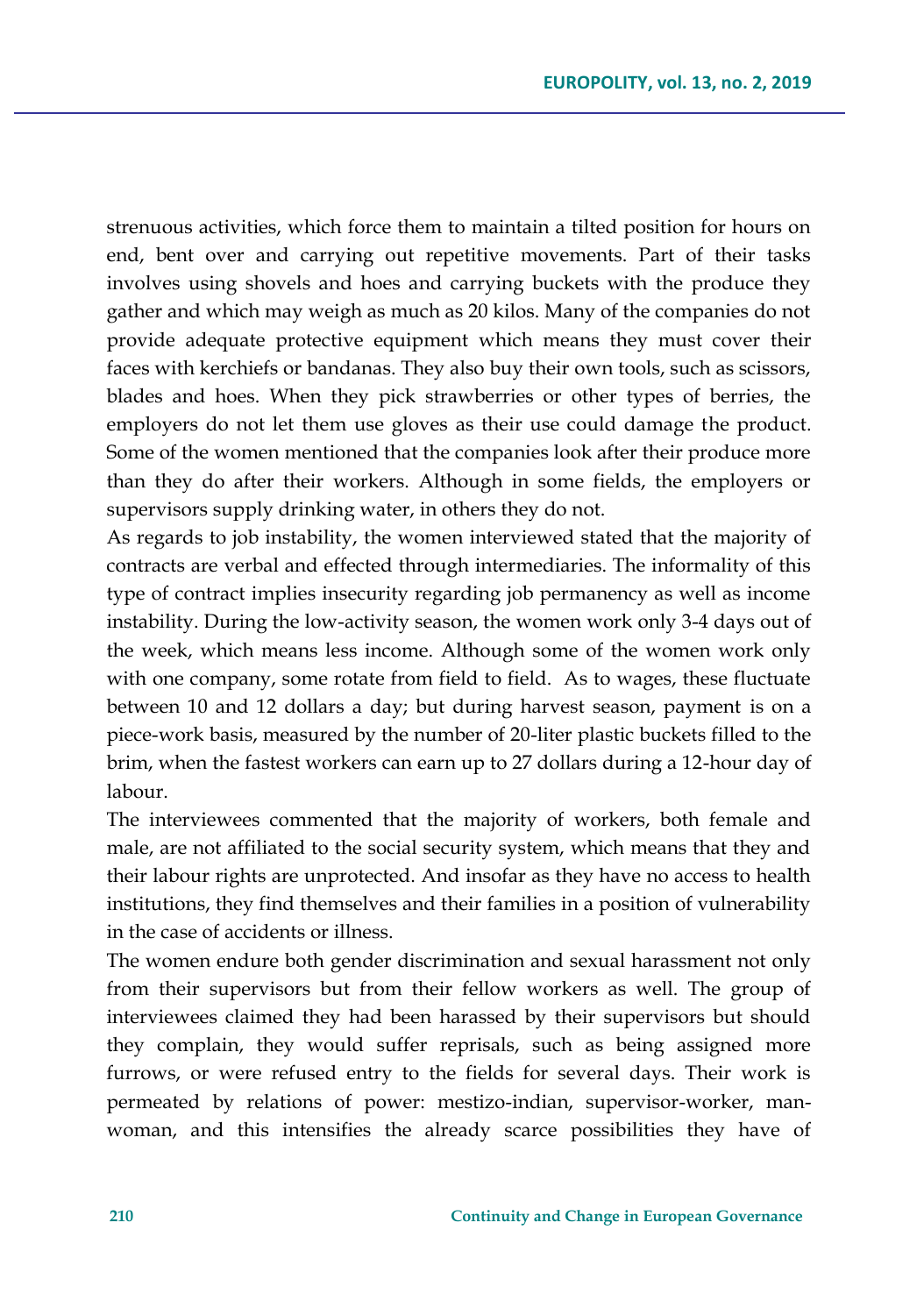expressing their inconformity with their labour relations, be it because of their subordinate position or because of the lack of knowledge regarding their labour rights.

One of the risks women labourers are exposed to is temperature changes and dust which can cause dehydration and sunstroke. The interviewees mentioned that, in the summer, they have seen women vomit and faint because of the heat. When they begin work, there is moisture in the fields and this exposes them to constant humidity which permeates their clothing. Over time this can cause cramps, musculoskeletal pain, and allergies. Furthermore, because of the type of work they do, some activities are dangerous; several have suffered falls which ended in lacerations and fractures; handling blades and scissors has also ended in injuries. The type of work carried out exposes them to sprains, muscular pain in the back, neck, shoulders, and arms. They are also exposed to insect and snake bite. Their biggest risk is undoubtedly their exposure to agrochemicals, even if they themselves do not engage in fumigation chores. Yet because the women remain in the fields when fumigation is carried out, they are practically sprayed, although some commented that in some fields, they are warned to stand clear of the furrow to be sprayed. The effects on health as a result of the exposure to toxic chemical products range from skin irritation (dermatitis) to intoxication, and is potentially carcinogenic.

## **5. FINAL CONSIDERATIONS**

This paper presents a panoramic view of the living and work conditions of indigenous women labourers in the Valley of San Quintín. These conditions are characterized by discrimination, lack of job opportunities, unequal access to goods and services and to workers´ social security benefits.

The precariousness with which they live has an impact on their state of wellbeing, which in turn constrains them in achieving better living conditions. The working life of each one of these women cannot be understood without relating it to her family situation. The work relations that are created within the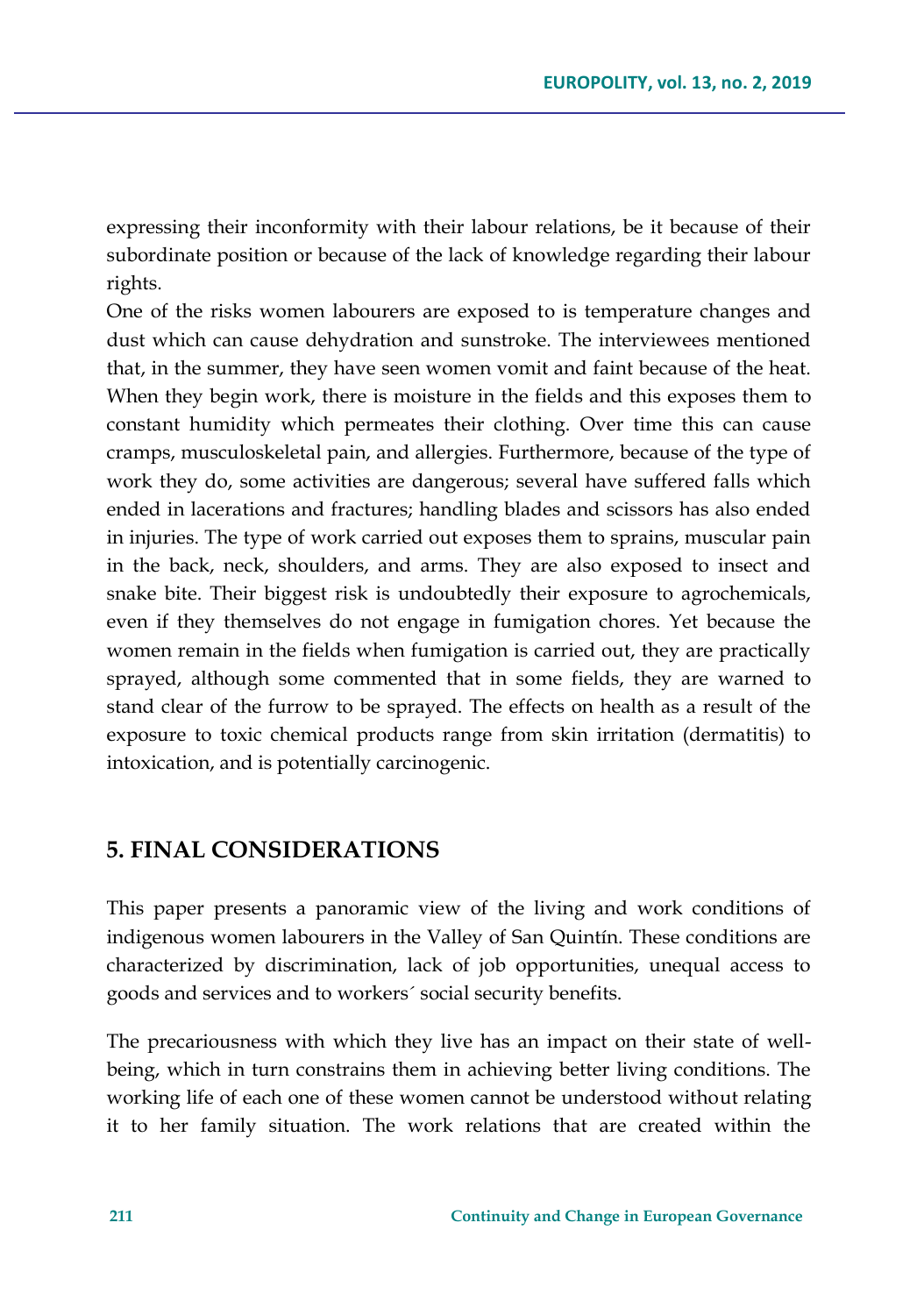agroindustries penetrate and absorb the advantages of family solidarity, insofar as they benefit from customs such as the care of children by grandmothers or the eldest daughter of the family, making it possible for them, the mothers, to go to work.

The vulnerable situation of women labourers is related to low wages, uncertainty in job conservation, payment on piece work basis, asymmetrical contracting, and the omission of labour benefit payments. This in turn relates to the restructuring, diversification and technification of horticultural production in the region as well as to the fluctuation in the demand for vegetables in the United States market.

The conditions and particularities of agricultural employment are generated by the actual restructuring of labour which searches for flexibility and a labour force that is adaptable to the work processes of agroindustry. The debasement of indigenous women's labour is related to the social relations in which they are immersed, relations that are framed by gender, class and ethnicity, and that enable wage inequality. More than the workers´ skills, it is the structural context and the institutional mechanisms that classify, prioritize, and value work on the basis of power relations, and which make up the foundation on which these asymmetries are established.

Our findings underline that being indigenous and female points to their invisibility before employers, as well as Mexican governmental institutions. Being indigenous and being a woman places them in a socially differentiated situation that reflects the inequitable work relations within the agroindustries of the Valley of San Quintín and the neglectful and negligent position of the Mexican state.

### **REFERENCES**

 Barrón, Antonieta. 2007. *Jornaleros migrantes. Cuántos son y dónde están". En Mujeres afectadas por el fenómeno migratorio en México. Una aproximación desde la perspectiva de género*. México: Instituto Nacional de las Mujeres, pp. 131- 138.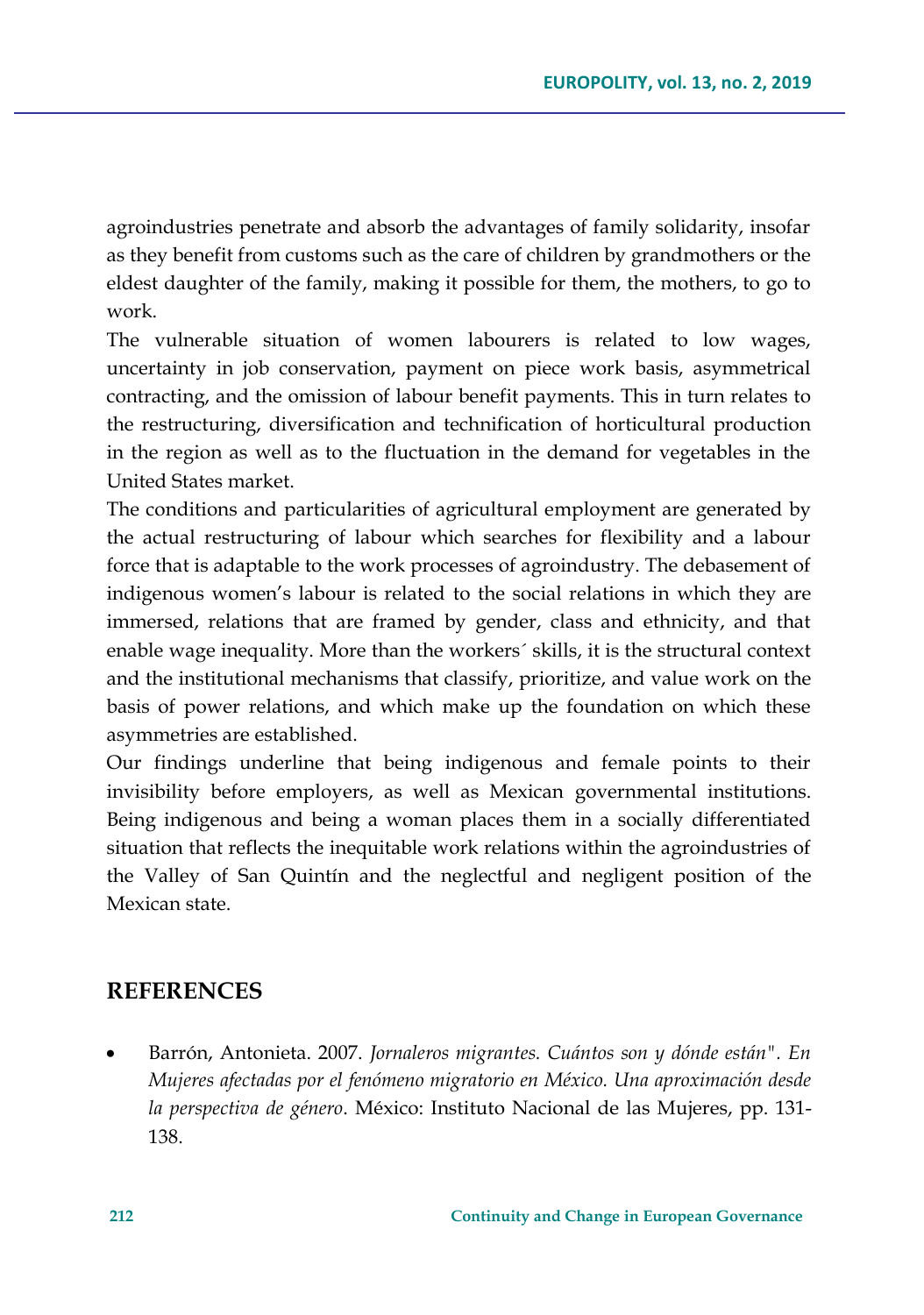- Bayón, María Cristina. 2006. "Precariedad social en México y Argentina: tendencias, expresiones y trayectorias nacionales". *Revista de la CEPAL*, 88 (abril), pp.133-152.
- Comisión Nacional de los Derechos Humanos. 2019. "Síntesis de la recomendación general 36/2019 sobre la situación de la población jornalera indígena en México". *Diario Oficial de la Federación*  [https://dof.gob.mx/nota\\_detalle.php?codigo=5566708&fecha=29/07/2019](https://dof.gob.mx/nota_detalle.php?codigo=5566708&fecha=29/07/2019&print=true) [&print=true.](https://dof.gob.mx/nota_detalle.php?codigo=5566708&fecha=29/07/2019&print=true)
- Garduño, Everardo. (coord.). 2010. *Caracterización socioeconómica y cultural de la mujer indígena en los valles de San Quintín y Maneadero de Baja California.* México: Instituto Municipal de la Mujer, CDI, (Ensenada, B.C.), Universidad Autónoma de Baja California.
- Ley del Seguro Social. *Diario Oficial de la Federación.* http://www.imss.gob.mx/sites/all/statics/pdf/leyes/LSS.pdf.
- Lara, Sara. 2001. *Análisis del Mercado de trabajo rural en México en un contexto de flexibilización. En Giarraca*, N. (comp.) Una nueva ruralidad en América Latina. Argentina: CLASO. pp 363-382.
- Lara, Sara. 2003. "Violencia y Contrapoder: una ventana al mundo de las mujeres indígenas migrantes, en México". *Revista Estudios Feministas*, 11(02), pp. 381-397.
- Lara, Sara. 2008. "¿Es posible hablar de un trabajo decente en la agricultura moderno-empresarial en México?" *El Cotidiano* 23(147), pp.25-33.
- Ley Federal del Trabajo. *Diario Oficial de la Federación.* [https://www.gob.mx/cms/uploads/attachment/file/156203/1044\\_Ley\\_F](https://www.gob.mx/cms/uploads/attachment/file/156203/1044_Ley_Federal_del_Trabajo.pdf) [ederal\\_del\\_Trabajo.pdf.](https://www.gob.mx/cms/uploads/attachment/file/156203/1044_Ley_Federal_del_Trabajo.pdf)
- Massieu, Yolanda. 2004. "Impactos de la biotecnología en la producción de hortalizas en México". *Aportes* 9(26), pp. 41-63.
- Morett, Jesus y Cosío, Celsa. 2004. "Los jornaleros agrícolas de México. México: Universidad Autónoma de Chapingo", *Editorial Diana*.
- Mujeres en defensa de la mujer, A.C. 2015. Situación de la mujer trabajadora en San Quintín. México: Mujeres en defensa de la mujer, A.C